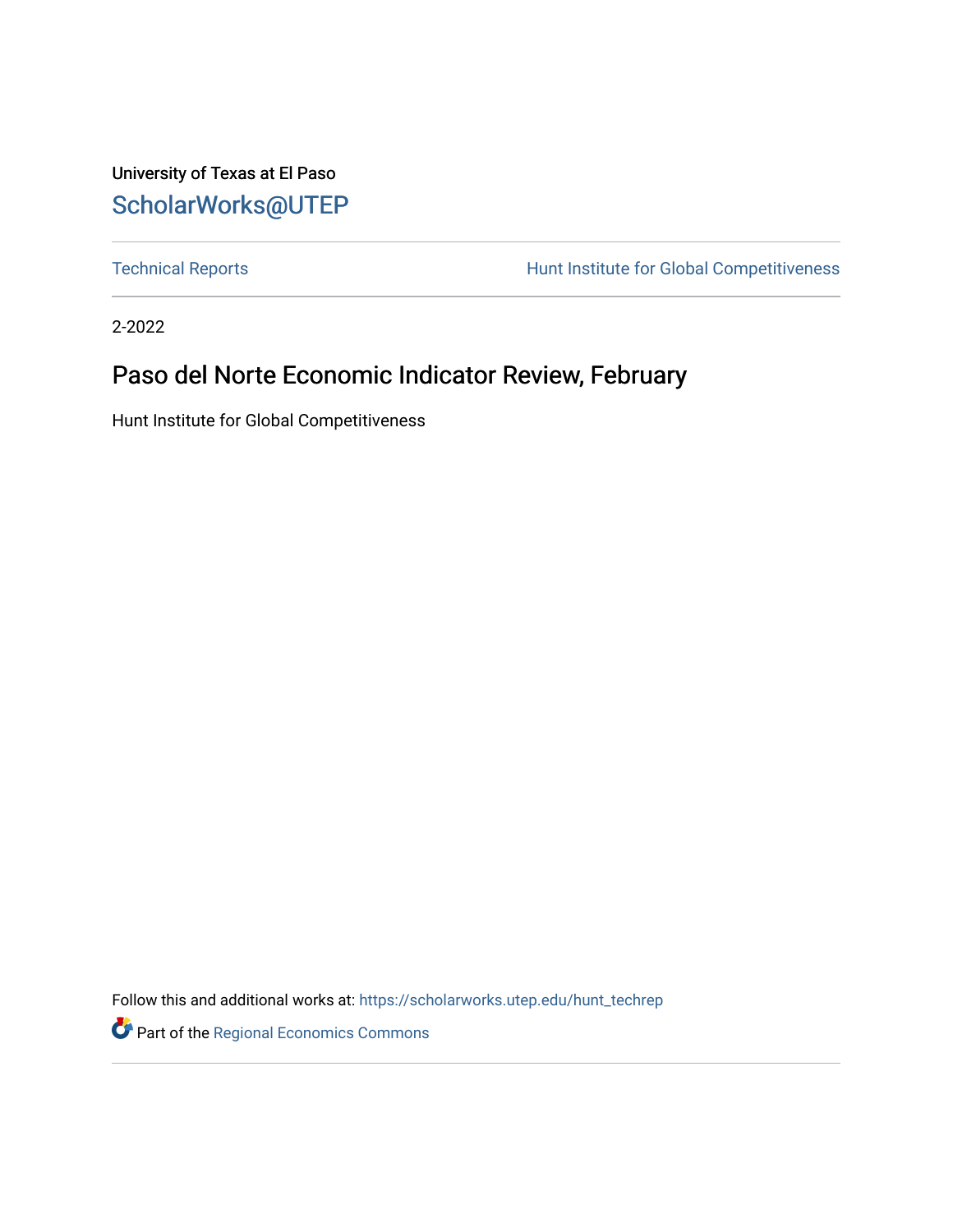### **PASO DEL NORTE ECONOMIC INDICATOR REVIEW**



Fehruary 2022

#### **Employment**

• From November to December 2021, non-farm employment in El Paso and Ciudad Juárez decreased by 200 jobs (-0.1%) and 9,000 jobs (-1.8%), respectively. In contrast, non-farm employment increased in Las Cruces by 600 jobs (0.8%) over the same time period.

• El Paso and Las Cruces exhibited gains in non-farm employment on a year-over-year basis for the ninth consecutive month in December with El Paso adding 7,000 jobs (2.2%) and Las Cruces adding 3,400 jobs (4.9%). Ciudad Juáarez also extended its streak of year-over-year job gains to seventeen straight months, adding 15,700 jobs (3.4%).

#### **Bankruptcies**

• In 2021, El Paso recorded the lowest number of bankruptcies since 2006. This continues a decrease in total annual bankruptcies that started in 2020. Nevertheless, bankruptcies increased on a year-over-year basis for January 2022 with 22 more bankruptcies (34.4%) than January 2021.

#### **Residential Building Permits**

• In 2021, El Paso experienced a 25.5% increase in building permits issued for new, privately owned, single-unit housing when compared to 2020. In the same year-over-year comparison, Las Cruces experienced an increase of only 9.7% in building permits issued.

• All selected MSAs—apart from Laredo (-7.6%)—recorded an increase in the number of building permits issued for new, privately owned, single-unit housing in 2021 when compared to 2020.1

#### Employment

### **Jobs Continue to Rise**

El Paso and Las Cruces have yet to return to pre-COVID employment levels despite steady year-over-year job gains in 2021.

Non-farm employment decreased on a monthly basis in El Paso and Ciudad Juárez in December by 200 jobs (-0.1%) and 9,000 jobs (-1.8%), respectively, and increased in Las Cruces by 600 jobs (0.8%). December marked the ninth consecutive month of year-over-year non-farm employment gains for El Paso and Las Cruces, with El Paso adding 7,000 jobs (2.2%) and Las Cruces adding 3,400 jobs (4.9%). The streak of non-farm employment gains continued for the seventeenth consecutive month in Ciudad Juárez, with year-over-year job gains in December of 15,700 jobs (3.4%). However, compared to pre-COVID employment levels El Paso and Las Cruces are still down by 7,000 jobs (-2.1%), and 1,800 jobs (-2.4%), respectively.

#### 1 Selected MSAs include: El Paso, Las Cruces, Austin, Dallas-Fort Worth, Houston, Laredo, McAllen, and San Antonio.

### **Key Takeaways Quick-Glance Indicators**

#### **El Paso and Ciudad Juárez Air Passengers, Thousands**



**Note:** Data as of December 2021. Shaded area indicates recession as defined by the National Bureau of Economic Research (2020 recession began in February and ended in April).

**Source:** Hunt Institute using El Paso International Airport and Grupo OMA data.

#### **New Coronavirus Cases per 1 Million Inhabitants, 5-Day Moving Average**



**Note:** Data as of February 13, 2022.

**Source:** Hunt Institute calculations using Texas Health and Human Services, New Mexico Department of Health, Secretaría de Salud de Chihuahua, Center for Systems Science and Engineering at Johns Hopkins University, U.S. Census Bureau, and Consejo Nacional de Población data.

#### **Paso del Norte Total Non-Farm Employment (Year-over-Year, %)**



**Note:** Preliminary data for December 2021. Shaded area indicates recession as defined by the National Bureau of Economic Research (2020 recession began in February and ended in April).

**Source:** Hunt Institute calculations using data from the U.S. Bureau of Labor Statistics and Instituto Mexicano del Seguro Social.

UIEP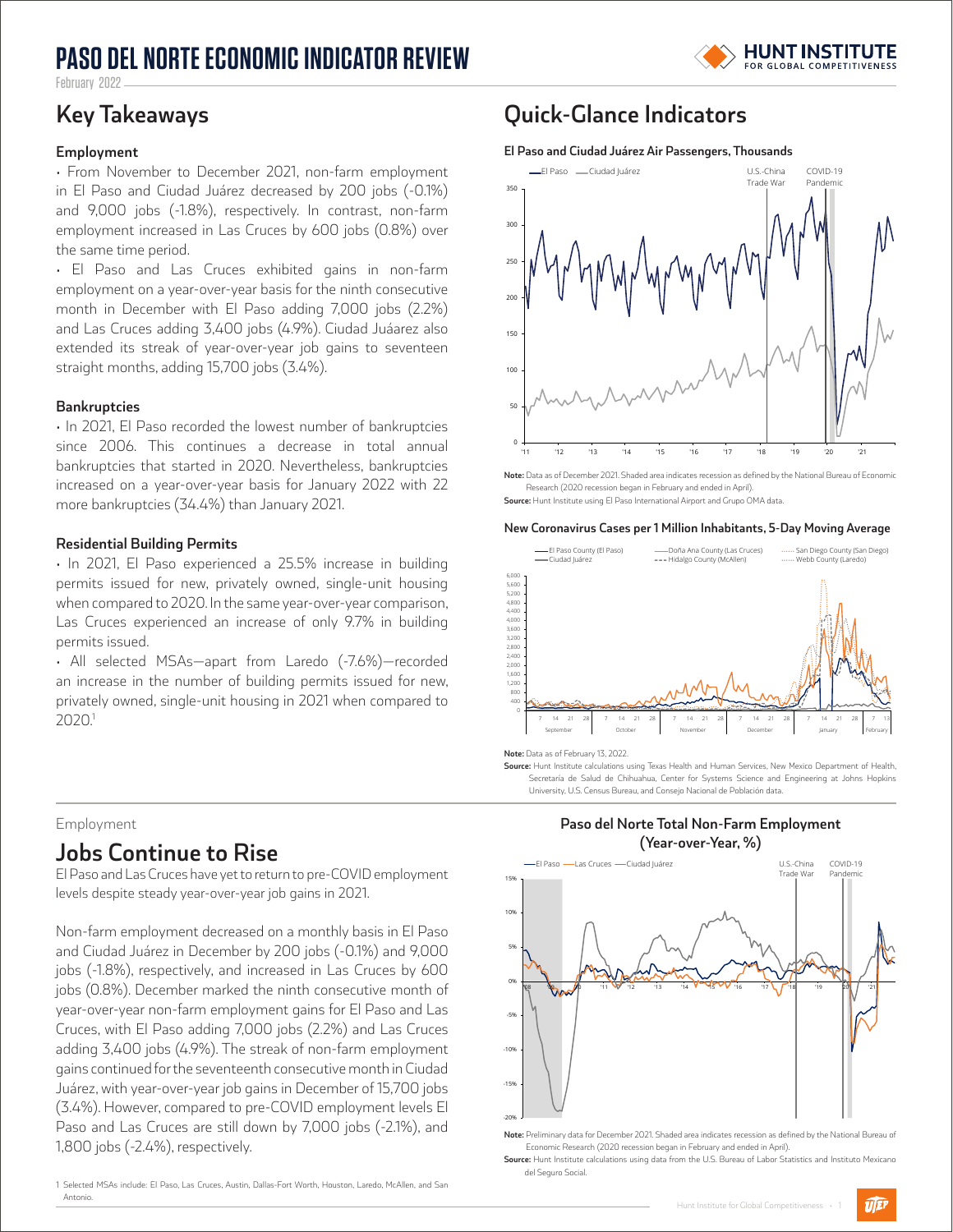## **PASO DEL NORTE ECONOMIC INDICATOR REVIEW**



February 2022

In December, El Paso experienced a decrease in non-farm employment levels on a monthly basis in all sectors, excluding Trade. Services, Transportation and Utilities, Manufacturing, and Mining and Construction lost 1,400 jobs (-0.6%), 200 jobs (-1.1%), 100 jobs (-0.6%), and 100 jobs (-0.5%), respectively, while Trade gained 100 jobs (2.0%). In Las Cruces, Manufacturing, Trade, and Services each added 100 jobs (3.2%, 1.1%, and 0.2% respectively), while Transportation and Utilities lost 200 jobs (-1.1%) and Mining and Construction remained stagnant. Ciudad Juárez recorded job losses in each of the five key sectors in December on a monthly basis. The job losses by sector in December by order of magnitude are: Manufacturing with 6,100 jobs (-1.9%); Mining and Construction with 500 jobs (-3.4%); Trade with 900 jobs (-1.6%); Transportation and Utilities with 200 jobs (-0.6%); and Services with 1,400 jobs (-1.9%).

In a year-over-year comparison of December 2021 and December 2020, non-farm employment in El Paso grew by 1,100 jobs (6.2%) in Mining and Construction; 100 jobs (0.6%) in Manufacturing; 1,800 jobs (3.5%) in Trade; and 4,000 jobs (1.9%) in Services. The only sector that lost jobs compared to last year in El Paso was Transportation and Utilities, which shrank by 200 jobs (-1.1%). In Las Cruces, non-farm employment increased by 2,600 (4.9%) in the Services sector; 600 jobs (6.8%) in the Trade sector; 100 jobs (4.0%) in the Transportation and Utilities sector; and 400 jobs (14.3%) in the Manufacturing sector. The Mining and Construction sector in Las Cruces remained flat in this year-over-year comparison, with no new jobs created or lost. Ciudad Juárez recorded employment increases in the Trade sector with 4,500 jobs (9.4%); the Manufacturing sector with 4,500 jobs (1.4%); the Mining and Construction sector with 2,400 jobs (18.5%); the Transportation and Utilities sector with 1,900 jobs (7.8%); and the Services sector with 2,400 jobs (3.7%).

### **Paso del Norte Total Non-Farm Employment by Sector, December 2021 (Year-over-Year)**



**Note:** Preliminary data for December 2021. Services exclude Transportation and Utilities, and Trade. Numbers are rounded to the nearest hundred.

**Source:** Hunt Institute calculations using data from the U.S. Bureau of Labor Statistics and Instituto Mexicano del Seguro Social.

### Bankruptcies

### **Total El Paso Bankruptcy Cases Hit a 15-Year Low in 2021**

Bankruptcy filings reached a 15-year low in 2021, although January 2022 began with more bankruptcy filings in a year-over-year comparison with January 2021.

Businesses in El Paso County filed 325 fewer bankruptcies in 2021 than they did in 2020. El Paso recorded 999 total bankruptcies, compared to 1,324 in 2020 and 2,119 in 2019. This is the lowest number of bankruptcies filed in a year since 2006.

Despite the low number of bankruptcies recorded in El Paso over the course of 2021, the number of bankruptcy filings per month began trending upward in June of 2021. This trend continues into 2022. Bankruptcy filings were down slightly by three cases (-3.4%) on a monthly basis between January 2022 and December 2021. But in a year-over-year comparison, bankruptcy fillings increased by 22 cases (34.4%) between January of 2022 and January of 2021.

#### **Total Bankruptcy Filings in El Paso**



**Note:** Numbers include Chapter 7, Chapter 11, and Chapter 13 cases for the El Paso Office of the Western District of Texas U.S. Bankruptcy Court.

**Source:** Hunt Institute using data from the Western District of Texas U.S. Bankruptcy Court.

 $\widehat{U|E^p}$